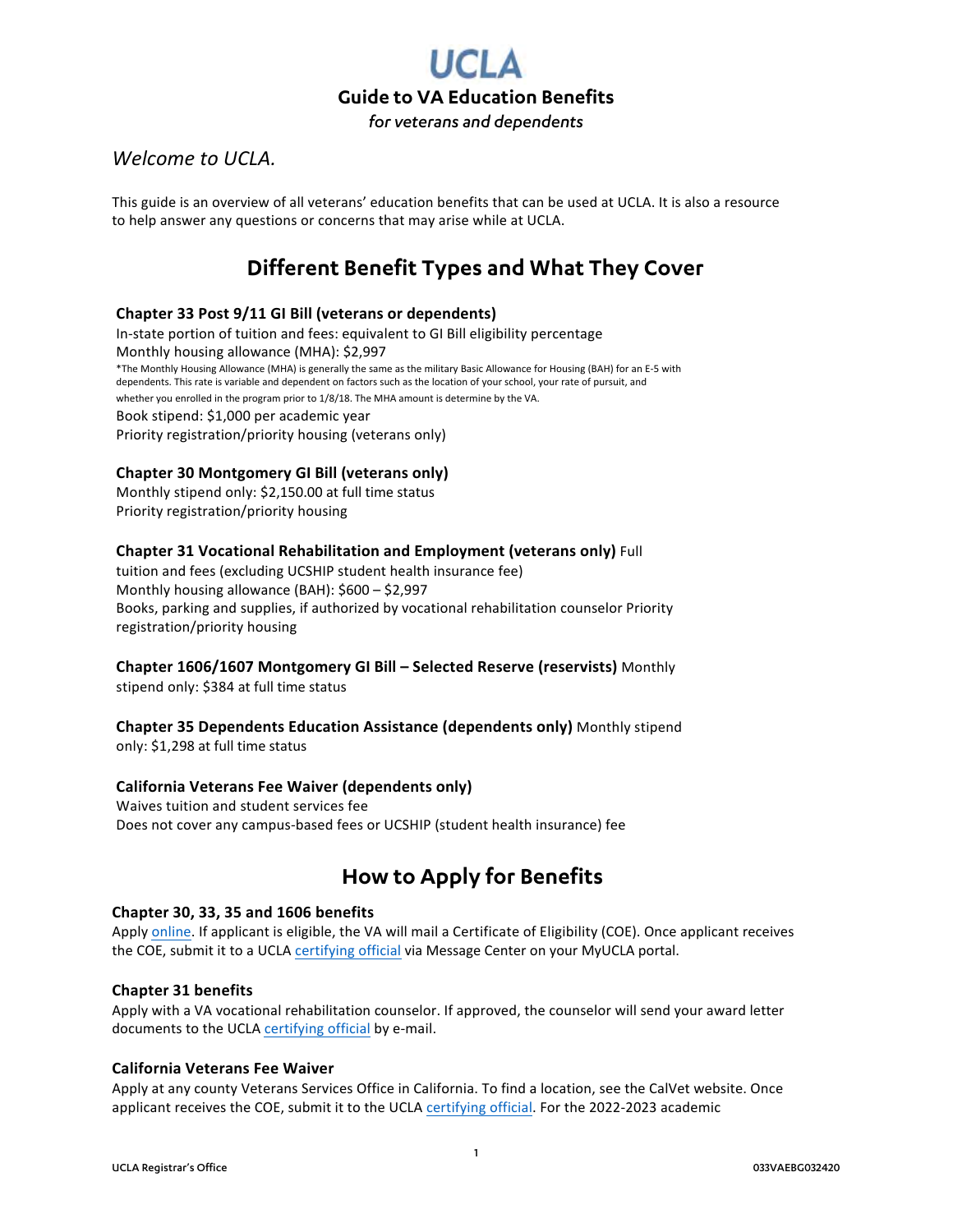

year, apply for the 2022-2023 CalVet waiver, which covers fall 2022 through summer 2023 terms. Applicants must apply for an updated CalVet waiver **each year**.

# **Certification Process**

### **Chapter 30, 31, 33, 35 and 1606/1607 benefits**

A few weeks prior to the beginning of the quarter, the student record is checked to see if full-time enrollment (12 units or more for undergraduates, 8 units or more for most graduate-level programs) has been reached. If yes, the certification process proceeds. If not, the student's file is placed aside until full-time enrollment is reached.

UCLA staff then logs into its online VA system and enters the following information for the quarter: start date, end date, number of units enrolled, and tuition and fees being charged. This is called enrollment certification.

The student then receives an automated e-mail message from the VA confirming that certification has been made. For students using Chapter 33 Post-9/11 GI Bill, UCLA places a Ch.33 VA fee deferral on the student's BruinBill account, which places it in paid-in-full status while UCLA waits for VA funding to arrive, so the student is not dropped from classes at the fee-payment deadline.

Funding arrives at UCLA about one month after the enrollment certification is submitted for a given term. Tuition funding is sent directly from the VA to UCLA and is posted to the student's BruinBill account.

Stipend/BAH funding is sent directly from the VA to the student, around the first of each month by direct deposit, and pays for the prior month's enrollment. For instance, payment for February enrollment is received around March first.

The amount of tuition and BAH/stipend funding that arrives is based on the student's eligibility percentage, which can be found on the Certificate of Eligibility (COE) or eBenefits statement. For example, if the eligibility percentage is 60%, the student receives 60% of the BAH amount and 60% of full tuition and fees amounts.

UCLA automatically processes enrollment certifications on behalf of students for regular quarters (fall, winter, spring) unless it is informed not to do so. However, to use benefits for a summer session, the student must contact the Veterans Benefits Coordinator and make a request.

Amendments and adjustments will be made to your enrollment certification during the quarter if any financial changes occur (e.g., late award of a Cal Grant, late waive out of UCSHIP student health insurance, etc.).

At the end of the quarter, the Veterans Benefits Coordinator runs a report to see how many units were completed. Any course withdrawals, drops, or Incomplete or NP grades that resulted in the student dropping below full-time enrollment must be reported to the VA, which may result in the student being billed for all or a portion of the VA funding.

For any inquiries pertaining to remaining eligibility, amount the VA may bill for not completing a full-time course load, or about the status of an enrollment certification that has already been submitted, contact an educational benefits representative at the VA directly at 1-888-442-4551, or on the VA Education and Training home page. If using Chapter 31 benefits, contact a vocational rehabilitation counselor.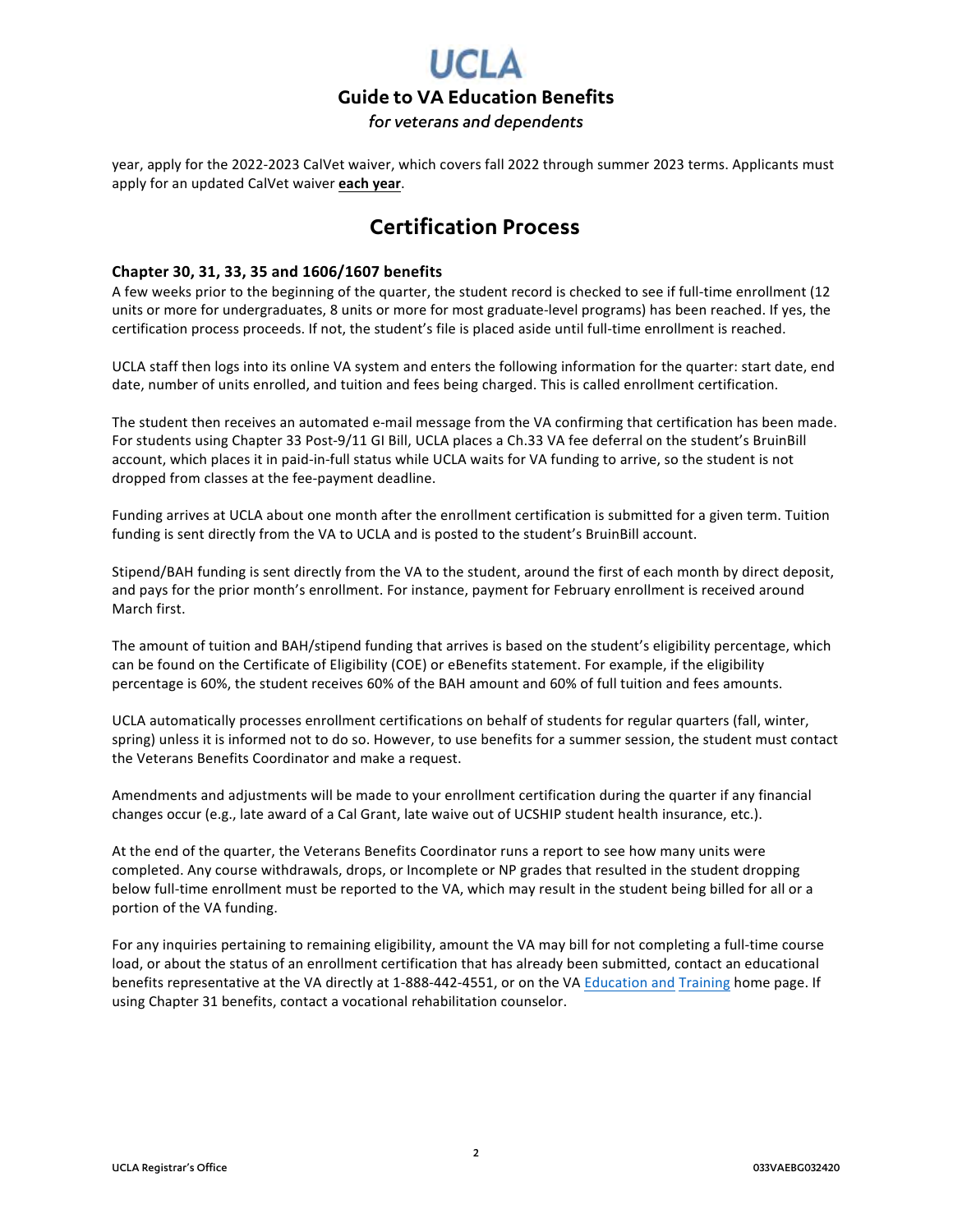

### **California Veterans Fee Waiver (CalVet)**

Upon submission of a CalVet approval letter to the Veterans Benefits Coordinator, and the student status coded as a California resident, a waiver is posted for all quarters that are part of the academic year approved on the letter. The UCLA academic year begins in fall quarter and runs through the end of summer session C. A CalVet approval letter identified as 2022-2023 works for fall 2022, winter 2023, spring 2023, and summer 2023 quarters.

UCLA automatically processes CalVet benefits on behalf of students for regular quarters (fall, winter, spring). However, to use benefits for a summer session, the student must contact the Veterans Benefits Coordinator once the summer session schedule is **finalized and listed on student's study list.**

The CalVet waiver specifically waives charges for tuition, the student services fee, and the professional school fee for graduate students. It does not cover any campus-based fees, UCSHIP student health insurance, books, rent, meals, etc. As UCLA charges tuition on a flat-rate basis (instead of by the unit), the CalVet fee waiver can be used no matter how many units a student enrolls in, completes, drops, withdraws from, etc.

Students must apply for an updated CalVet waiver each year. This can be done through a county veterans service office. A copy of the updated approval letter must be submitted to the UCLA Veterans Benefits Coordinator before the start of every academic year.

### **Nonresident of California**

A student coded as nonresident of California is charged nonresident supplemental tuition on top of regular (California resident) tuition and fees. The VA does not cover nonresident tuition. Options for nonresident tuition exemption or waiver are

#### **Petition for Residence Classification**

The UCLA Registrar's Office has detailed information about residence for tuition purposes. Residence Deputies can also provide information about petitioning for resident status. Residence deputies can be reached by e-mail, or through the MyUCLA Message Center.

### **Veterans Access, Choice and Accountability Act (VACAA)**

To be eligible, students must be using the Post-9/11 GI Bill. You must also fall into one of these categories for the UCLA Specific Non-Resident waiver:

- A veteran that lives in the state of California (regardless of previous residence).
- An individual receiving transfered benefits who lives in state of California (Regardless of previous residence).
- You must remain continuously enrolled (excludes regularly scheduled breaks between courses and terms).
- Anyone who is using benefits under the Marine Gunnery Sergeant John David Fry Scholarship, who also lives in the state of California (regardless of previous residence).

As of August 1, 2021 public institutions are mandated to provide in state tuition to GI Bill students regardless of when they separated from the military. If you feel that you have met these criteria, submit the student GI Bill Certificate of Eligibility (COE) and the veteran or service member's verification of status (DD-214 for veterans; Leave and Earnings Statement or Enlisted Record Brief for active duty military members) to the Veterans Benefits Coordinator.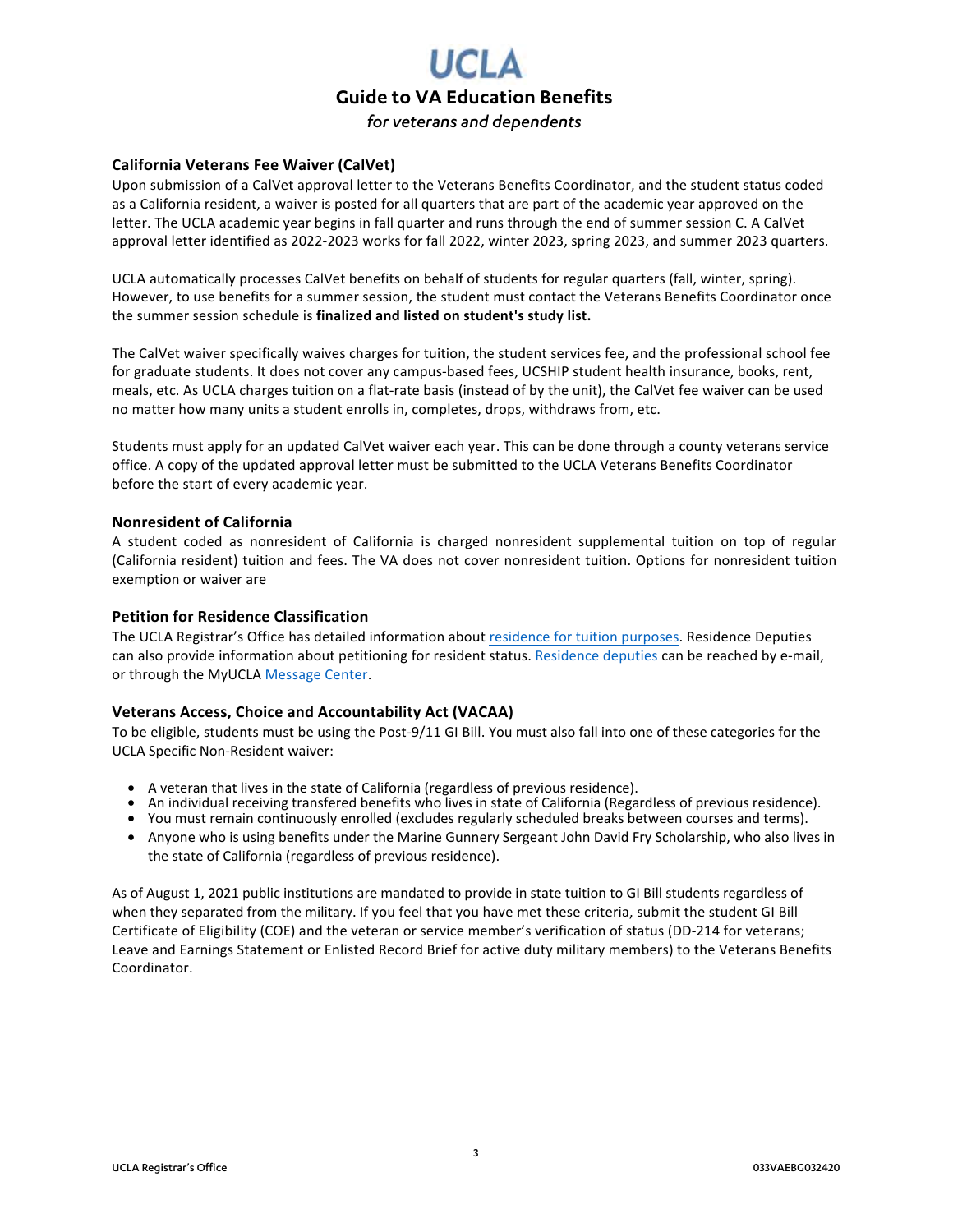

# **Frequently Asked Questions**

### **Q** *Who is the Veterans Benefits Coordinator? Who is the Veterans Resource Program Director?*

**A** Gloria Perez is the UCLA Veterans Benefits Coordinator. She handles all areas of VA education benefits. Her office is located in the Registrar's Office (1113 Murphy Hall). The best way to contact the Veterans Benefits Coordinator or submit documents is by e-mail. Include the 9-digit UCLA student ID number on all correspondence.

Emily Ives is the Veterans Program Director. She works with student veterans on all areas that fall outside of benefits—resources, events, outreach, counseling, and special issues. Her office is located in 132 Kerckhoff Hall.

### **Q** *How do VA benefits affect a financial aid package?*

**A** It is critical to inform UCLA Financial Aid and Scholarships as early as possible about upcoming VA funding, so the financial aid offer can be properly adjusted. VA funding can be easily reported on the student eFAN. After logging in to the MyUCLA account, find the Financial Aid tab and access the Self-Reported Awards section.

Failure to report VA funding may result in the student receiving an over-award. Such discrepancies would be revealed by Financial Aid and Scholarships term-end reports. Any excess funding that the student has already been spent must be returned.

### **Q** *What financial aid awards can be received in addition to VA benefits? Which ones cannot?*

**A** The UC systemwide rule of thumb is that financial awards specifically designated as being tuition and fee specific (Cal Grants, University grants, UCSHIP grants, UCSHIP waivers) cannot be used on top of Chapter 33, 31, or CalVet waiver funding. However, students of any VA benefit can use any financial aid awards that are considered general in nature (Pell grants, student loans, outside scholarships).

### **Q** *Can more than one VA benefit be used at a time?*

**A** No more than one chapter benefit can be used at a time. A CalVet fee waiver can be used in conjunction with Chapter 33 or 35 benefits.

### **Q** *Will the VA reimburse for fees to take national tests (LSAT, GMAT, etc.)?*

**A** Yes. Contact the UCLA certifying official, or see VA form 22-0810.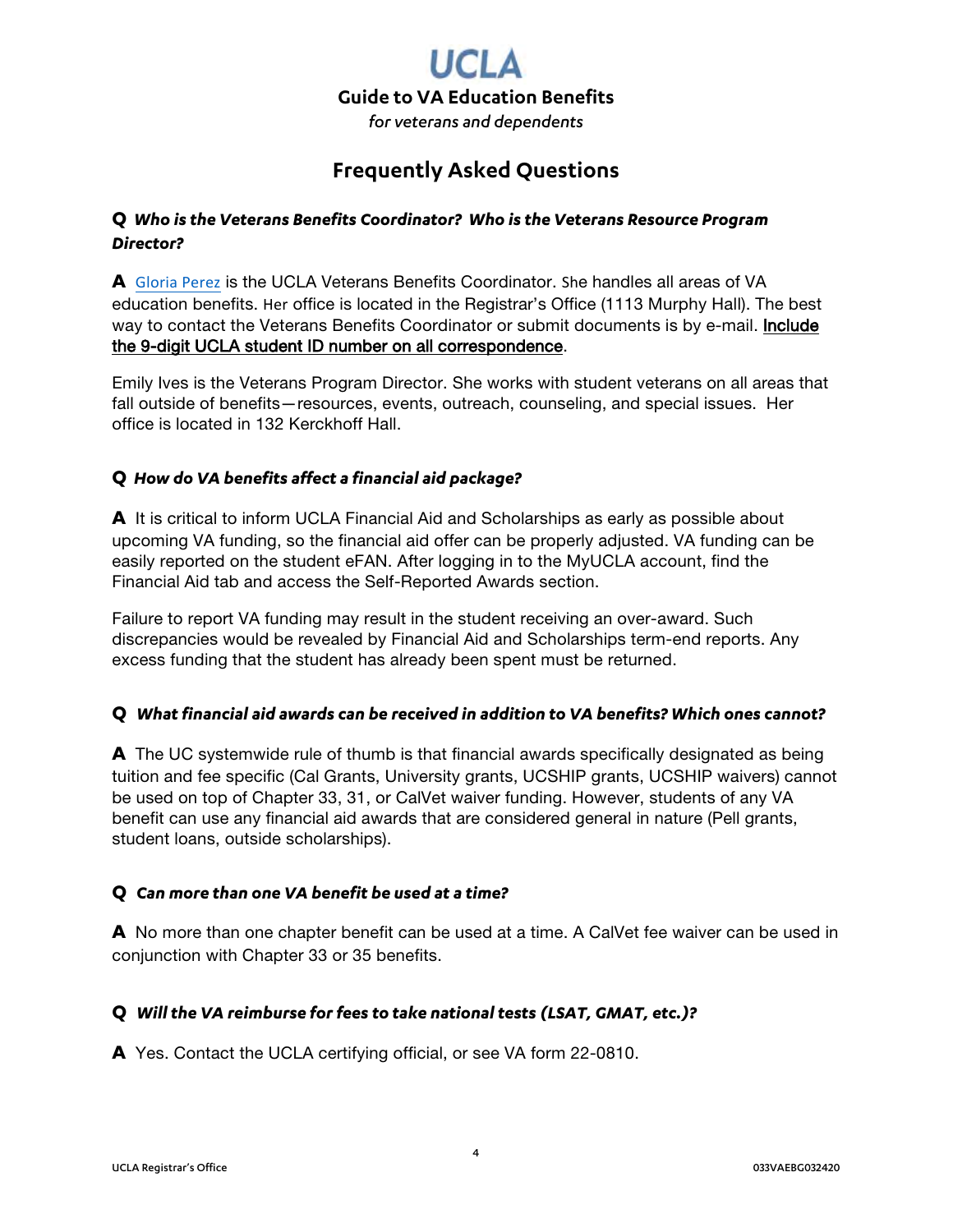# **Guide to VA Education Benefits** *for veterans and dependents*

### **Q** *Do veterans benefits cover nonresident tuition?*

**A** No. However, nonresident tuition can be waived for eligible Veterans Choice Act students.

### **Q** *Do veterans benefits cover the UCSHIP (health insurance) fee?*

**A** Benefits for CalVet, Ch.30, 1606, 35, and 31 Vocational Rehabilitation recipients *do not* cover the UCSHIP fee.

Benefits for Ch.33 Post-9/11 GI Bill recipients cover the percentage of this fee that corresponds to the GI Bill eligibility percentage found on the student's Certificate of Eligibility from the VA.

*Example 1:* If the eligibility percentage is 100%, the UCSHIP fee is fully covered by VA benefits; there is no need to waive UCSHIP.

*Example 2:* If the eligibility percentage is 40%, 40% of the UCSHIP fee is covered. 60% of the fee is not covered by VA benefits.

All VA benefit recipients who have existing health care coverage can contact the UCLA Ashe Center about the possibility and requirements for waiving UCSHIP coverage and fees.

Some financial aid packages may include a grant for the UCSHIP fee. Aid recipients should check their eFAN for details; find it through the MyUCLA account under the Financial Aid tab.

### **Q** *For what period is the monthly housing allowance (BAH) or stipend issued?*

**A** BAH/stipend funds are paid by the VA for periods in which the student is enrolled in courses. There is no VA funding for times during the year when the student is not enrolled, such as during the optional summer quarter.

Funds generally arrive by direct deposit to the student account on or about the first of the month, and pay based on the previous month's enrollment. For example, if a quarter starts on 09/29/19 and ends on 12/19/19, payment amounts and schedule would look like this

10/01/19: Prorated for two days of September 11/01/19: Full payment 12/01/19: Full payment 01/01/20: Prorated for nineteen days of December

### **Q** *Can VA benefits be used toward a study abroad program?*

**A** With very few exceptions, yes. Contact the Veterans Benefits Coordinator to discuss details of the specific program to verify that it qualifies.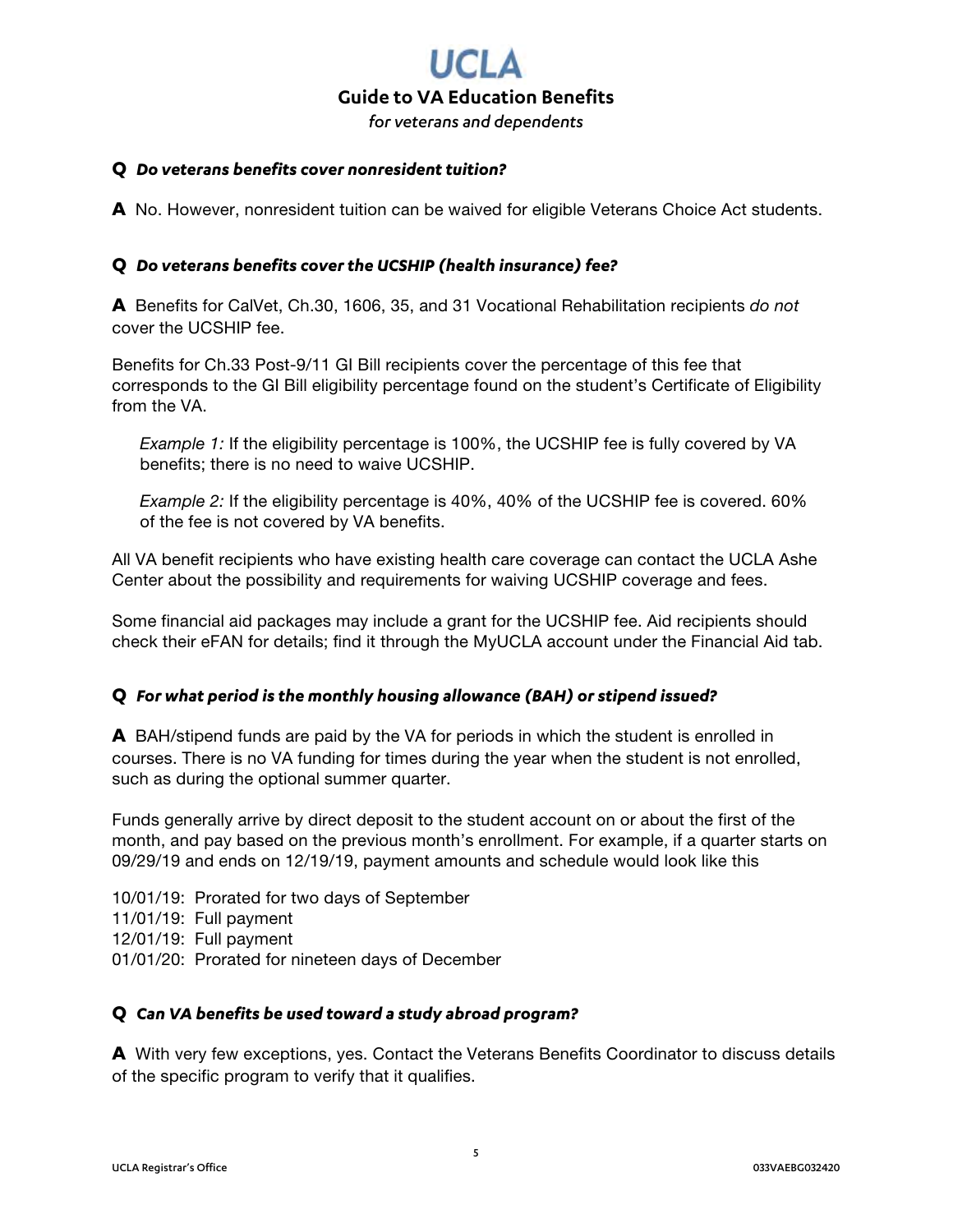

### **Q** *Can the VA reimburse students for payments made to a tutor?*

**A** Yes. The VA will pay up to \$100 per month for tutorial assistance. Inquire with the school certifying official, or print VA form 22-1990t.

### **Q** *Is a veteran or service member eligible for priority enrollment?*

**A** Yes. By law, active or former members of the U.S. armed forces who have left military service (with any discharge other than dishonorable or bad conduct) are eligible for priority enrollment. GI Bill recipients are automatically assigned a priority enrollment. Those who do not currently receive GI Bill benefits must present proof of their military service (DD Form 214 or military ID) to the Veterans Benefits Coordinator. Only students that are veterans or active-duty service members are eligible for priority enrollment; dependents are not.

### **Q** *Is a veteran or service member eligible for priority housing?*

**A** Yes. Priority housing is a benefit given to all student veterans and active-duty service members. Contact Emily Ives in the Veterans Resource Office for more information.

### **Q** *For general questions about VA educational benefit eligibility, or status of an enrollment certification that has already been submitted, who should be contacted?*

**A** Contact a live representative on the VA education benefits line at 1-888-442-4551, or see the GI Bill support home page and click on the Ask a Question button. Students who want to use Chapter 31 Vocational Rehabilitation benefits can call 510-637-6128, or contact a counselor if already enrolled in the Vocational Rehabilitation program.

### **Q** *How are VA benefits affected when using a chapter benefit and enrolled in fewer than fulltime units?*

**A** Generally, UCLA students receiving veteran education benefits are enrolled full-time. However, certification at a less than full-time course load can be done on request. For Chapter 33 benefits, this does not affect the amount sent by the VA to UCLA towards tuition and fees.

For chapters 33, 35, 30, 31, and 1606/1607, BAH/monthly stipend amounts are reduced according to the student rate-of-pursuit that the VA calculates. For example, if an undergraduate student requests certification for just 6 units, this is considered half-time enrollment; the student will receive only 50% of the BAH/monthly stipend.

CalVet students are not affected.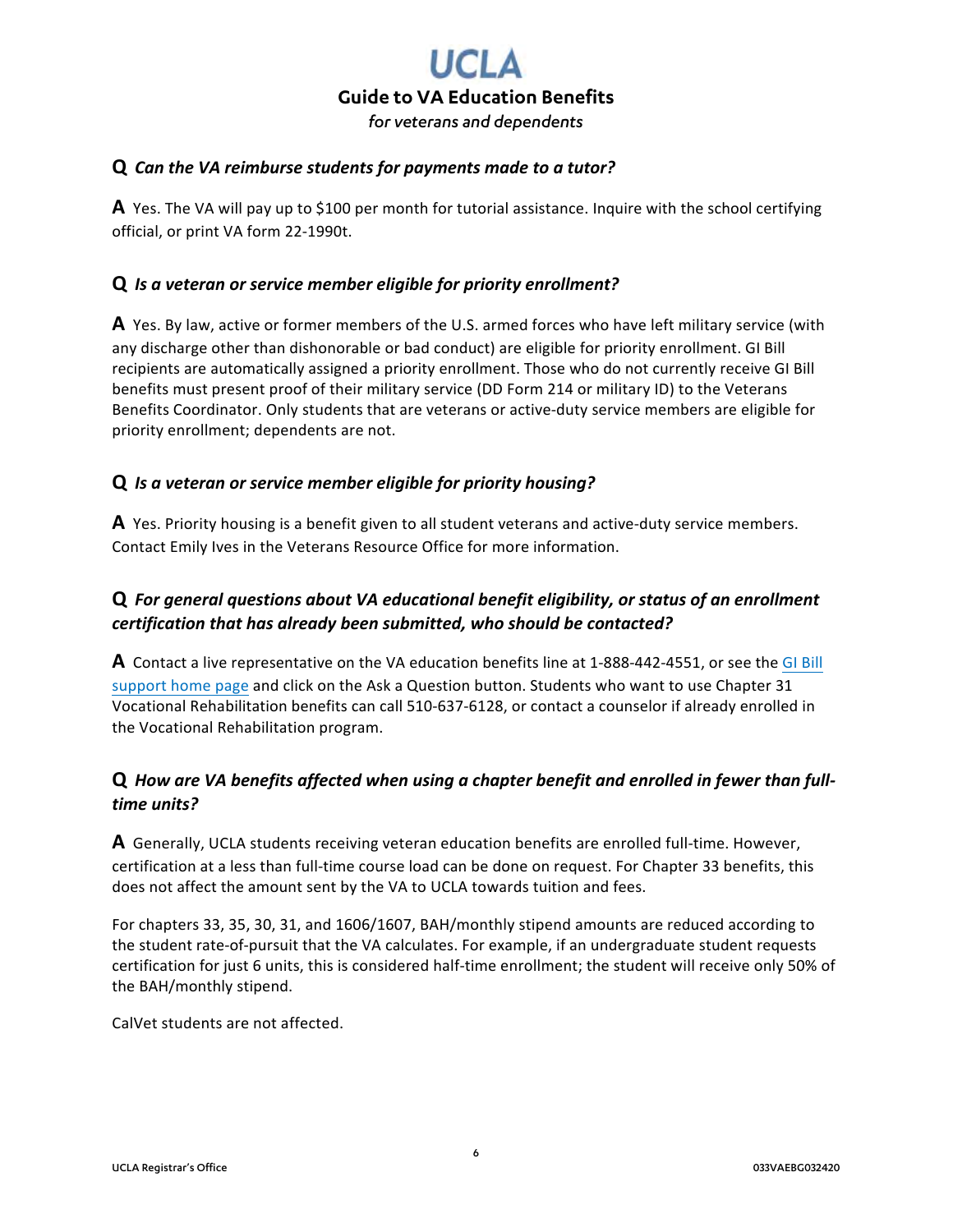# **Guide to VA Education Benefits**

### *for veterans and dependents*

### **Q** *How does a student know that the Chapter 33 or 31, or CalVet tuition, funding has processed and posted?*

**A** Chapter 33 students see a "Ch.33 Fee Deferral" on the BruinBill account on the day the enrollment is certified to the VA for that quarter. This ensures that the student is placed in paid-in-full status so that classes aren't dropped at the tuition-payment deadline, even as UCLA waits for the VA to send funding. In addition to the "Ch.33 Fee Deferral", an advanced credit is placed on your Bruinbill to expedite the disbursement of funds if you are entitled to any. The advanced credit is listed as "Ch.33 VA Advanced" on your Bruinbill. Once we receive payment from the VA that advance credit will removed, so an over award is not applied.

When the actual funding arrives and posts, it appears on the BruinBill as

*Chapter 33 funding:* Chapter 33 VA payment *Chapter 31 funding:* Veteran's Affairs *CalVet waiver:* Veteran's Dependent, displaying exact amount of charges covered: student services fee; tuition; and graduate professional school fee, if applicable.

### **Q** *How are VA benefits affected if classes are dropped, an NP or F grade is received, or the student withdraws?*

**A** The Veterans Benefits Coordinator runs a report at the end of each quarter and must inform the VA whenever a student doesn't complete the number of units for which they were certified, or drops below full-time status. The VA determines how or if it will bill the student for a portion of the tuition, BAH, or stipend funding.

*Example 1:* A student was originally certified for 16 units but drops down to 12 units. Nothing is reported, since that student still completed a full-time course load (12 units or more for undergraduates, 8 units or more for most graduate students).

*Example 2:* A student was originally certified for 15 units; the student withdrew from one class and received an NP (no pass) grade in another class, resulting in the completion of only 4 units. This must be reported to the VA.

The CalVet waiver is not affected by any drops, withdrawals, or F grades.